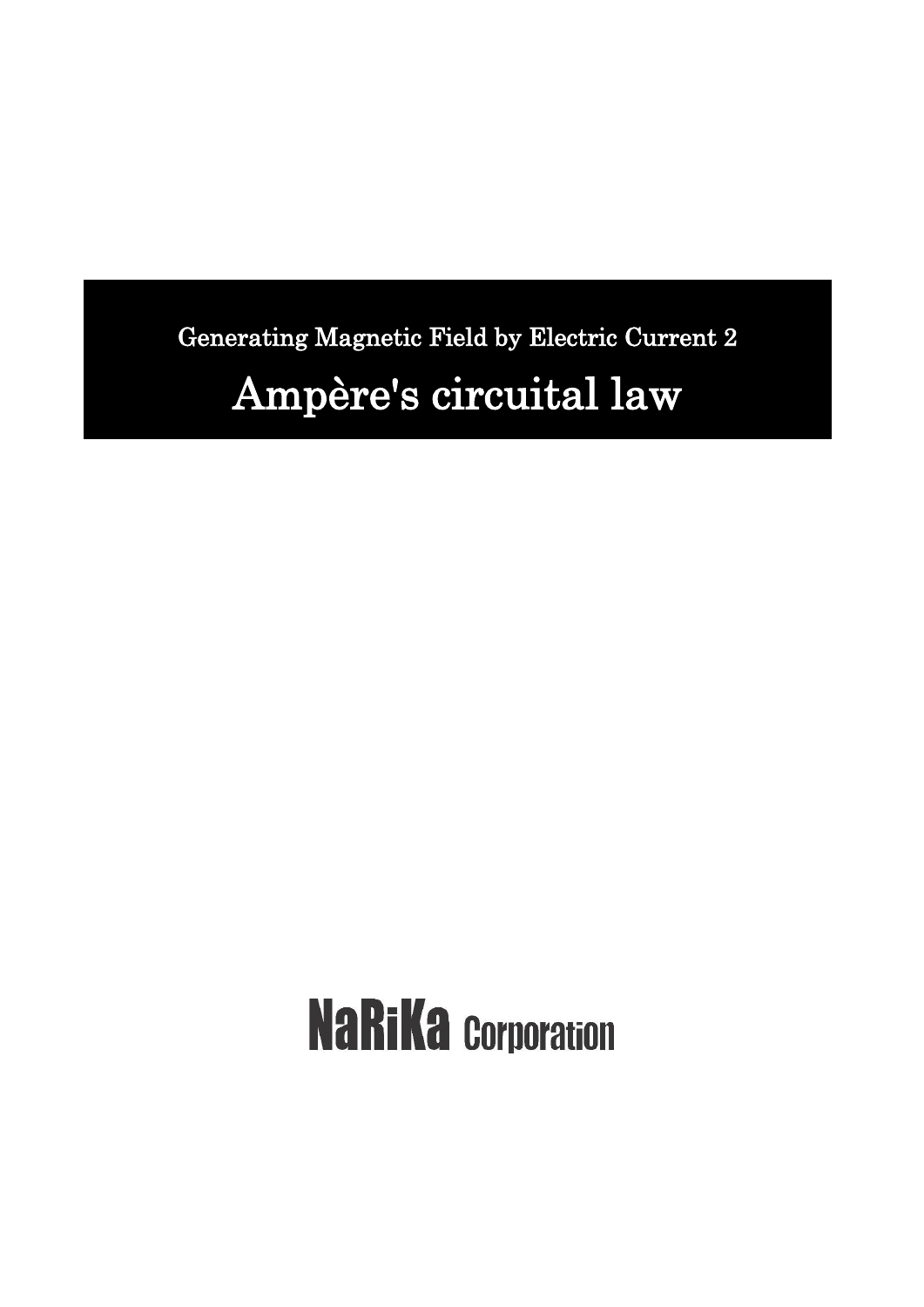

# Ampère's circuital law

## 1. Learning Outcome

While experiments on Electric Current and Magnetic Field are normally done by using dry cell batteries or electric power-supply units, we are going to use the hand-held generator "(Narika) Genecon V3" in this Unit. In case of using dry cell batteries or electric power-supply units, students can merely turn on a circuit and observe the electrical phenomena. However, they cannot only observe the experiment in operation, but also control it as they wish by using the hand-held generator Genecon V3, which helps students' better understanding of experiments objectives through hands-on experience involving them.

In this Unit, we will focus on how to make students better/deeper understand phenomena related to Magnetic Field and Electric Current through in-depth students-centered hands-on experiments about the Ampere's law.

#### 2. Historical Background

Up until W. Gilbert (UK) reported his study in 1600, no major study report had been made public for 2200 years ever since Thales of Miletus of ancient Greece recognized the electrostatic phenomenon of attracting dust or feather when rubbing amber with fur in 600 B.C. In 1800, which is 200 years after the Gilbert's report, A.Volta (Italy) invented battery (known as the "Voltaic Cell"), which means it took 200 years for the transition from the study on static electricity to dynamic electricity.

Using Voltaic Cell as a power source, notable study was made by H. C. Oersted (Denmark) when he discovered that compass needle should



A. M. Ampere [http://en.wikipedia.org/wiki/File:](http://en.wikipedia.org/wiki/File) Ampere\_Andre\_1825.jpg

deflect near a cable carrying current, which was made public in publication named "Interaction of Current and Magnetism", on

September 1<sup>st</sup>, 1820, at the conference of Paris Academy of Sciences. Soon after being deeply impressed with Oersted's report, A. M. Ampere (France) started his study and soon made public his theory of Electricity and Magnetism including previously discovered electromagnetic phenomena.

[1.] Ampere's Right Hand Law (or Right-hand Rule):

Ampere discovered that magnetic field is spirally generated around the



Hans Christian Ørsted <http://en.wikipedia.org/wiki/> Hans\_Christian\_ Ørsted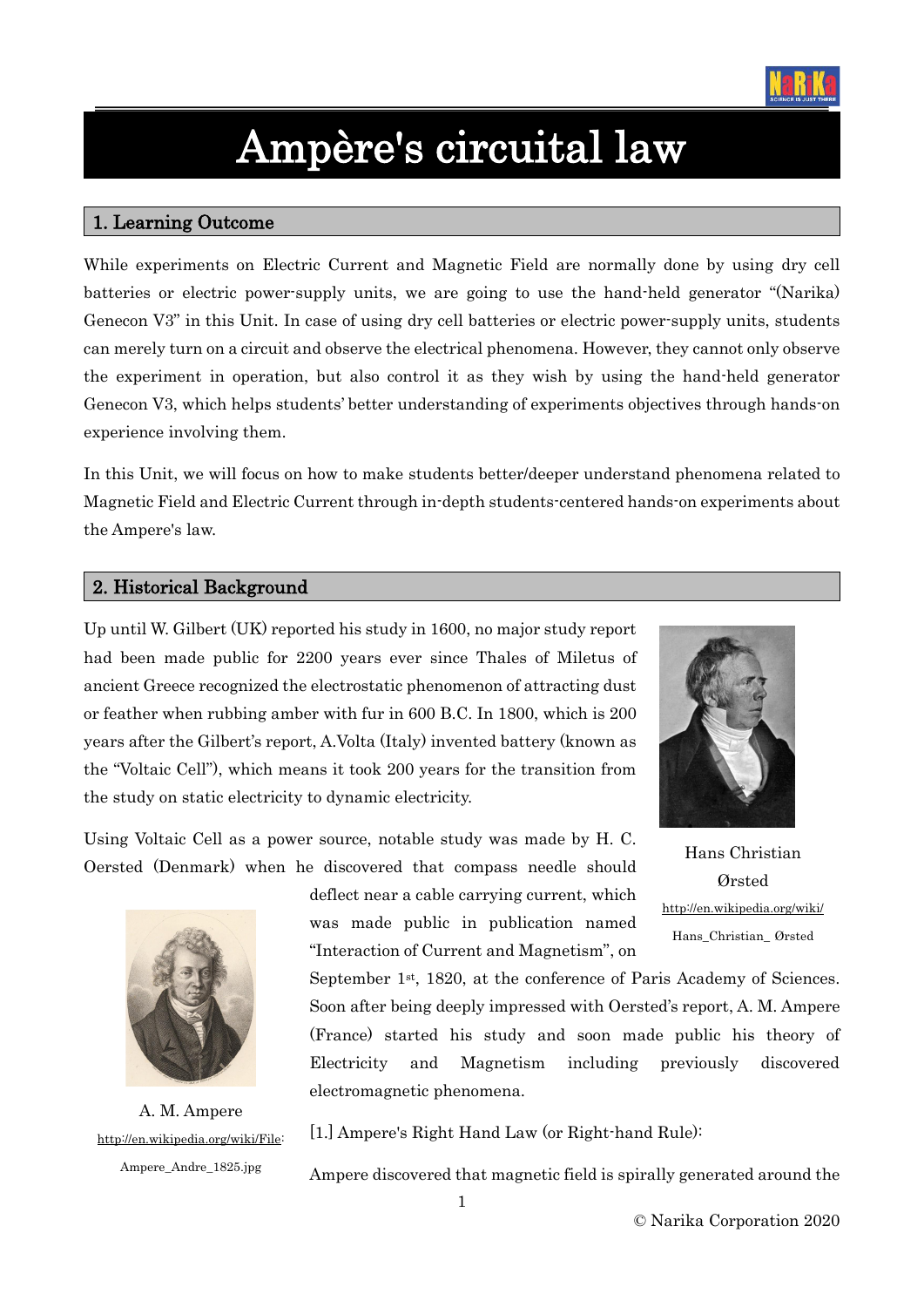

electric current flowing in the direction toward which "Right Screw" is tightened.

[2.] Using two of conductive wires carrying electric current to observe magnetic action in between, he examined that repulsive magnetic action occurs when the wires carry the current toward the opposite direction, while attractive magnetic action occur when the wires carry the current toward the same direction.

The 9th General Conference on Weights and Measures held in 1948 adopted "ampere" as a unit of electric current. It is the steady current that when flowing in straight parallel wires of infinite length and negligible cross section, separated by a distance of one meter in free space, produces a force between the wires of  $2 \times 10^{-7}$  newtons per meter of length". The 10<sup>th</sup> General Conference on Weights and Measures held in 1954 formally adopted ampere as the basic unit for electrical current. Thus, the study done by A.M. Ampere is inevitable not only for electromagnetic but also for our daily lives.

## 3. Introduction of Equipment for Experiments

# [1] Genecon V3:

Genecon V3 is a product name of the hand-held power generator manufactured by Narika Corporation. Up to 3V DC electricity can be generated just by turning the handle, hence the user realizes how he/she is generating electric power in person. Since Genecon V3 generates only up to 3V, it highly unlikely damage accessories used for experiment at schools like miniature bulbs, LED lamps. electric musical (melody) boxes, and others. Also, it replaces dry cell batteries used for experiment like lighting miniature bulbs/LEDs, electrically heated wire, or others.



Genecon V3 (Narika B10-2634)

Mechanism of Genecon V3 is quite simple, consisting of the motor inside for generating power, which should leave almost no room for students to misunderstand the relationship/function of internal motor, gears, shafts and handle due to its perfect visibility through the transplant body. For teachers, Genecon V3 significantly helps their explanation to students regarding the fact that motor and generator are identical.

[2] Ampere Apparatus (Observation Apparatus for Magnetic field around Current):

Experimental apparatus used for confirming Ampere's Right-handed Grip Rule normally requires large current of 30A, however power supply unit for such large current is generally not available in most of schools. Furthermore, due to its high risk, usage of such apparatus is limited to the demonstration by teachers.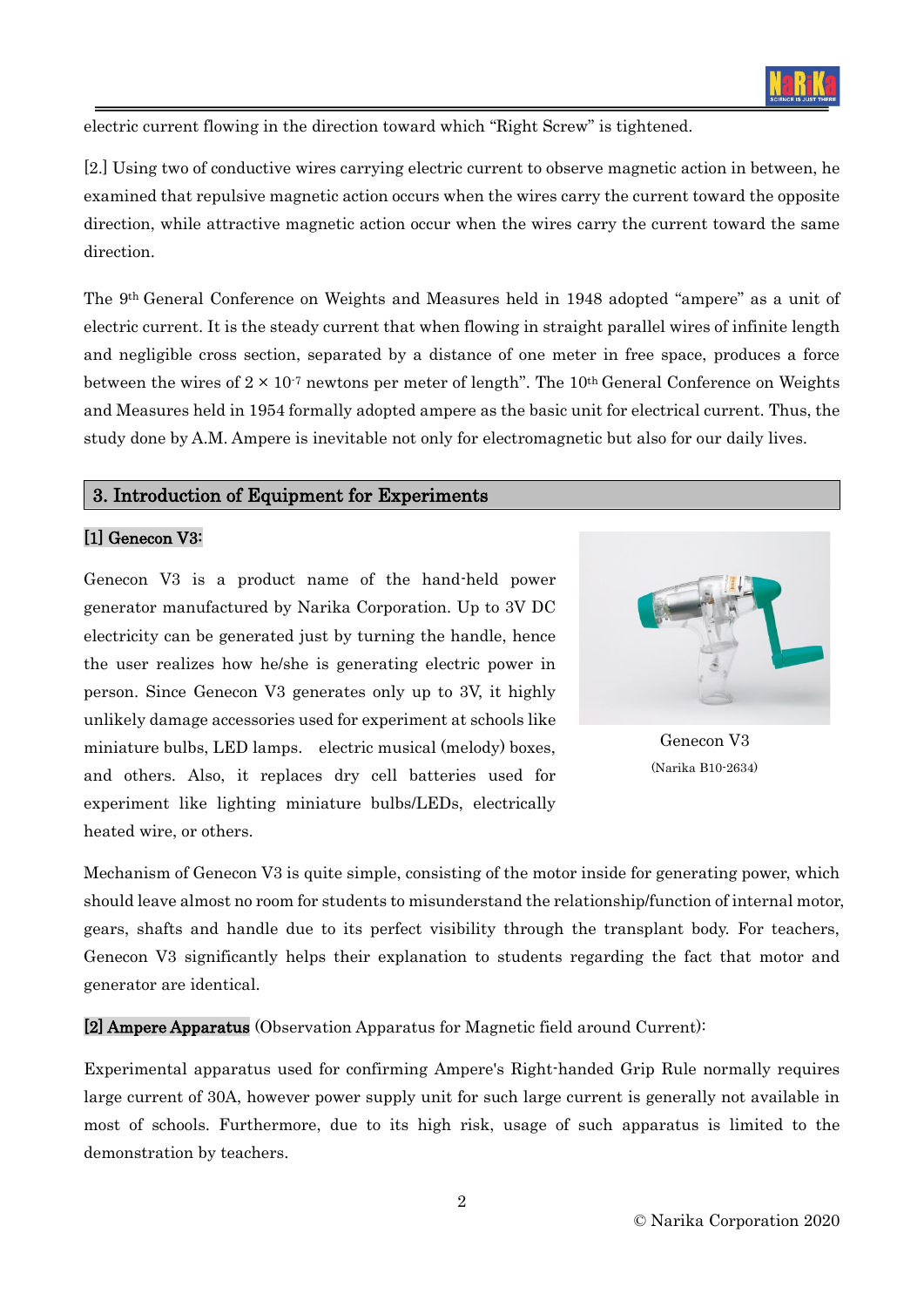

The "Ampere Apparatus" is safely used with the maximum current of 3A for the observation of magnetic field spirally generated around (conductive) wire. Even students can safely use the apps. One set of the apps includes the combination of two types (U-shaped and Solenoid) of observation units. In this Unit, we are going to observe how magnetic field is generated by using DC power supply unit (3A) or Genecon V3 as the power source.



Ampere Apparatus (Narika B10-4753)

# [3] Mag Chip:

Originally developed by Narika as "micro" and "powdery" wires for magnetic field observation. Iron powder or iron sand is normally used in schools for observing magnetic field despite its user-unfriendliness in that experimental equipment and lab bench get easily dirty, which requires quite time-consuming cleanup afterwards. Mag Chips are tiny fragments of galvanized iron wire divided into approx. 2 mm long chips, of which feature is resistance to corrosion and easy collection after use.



"Mag Chip" (Narika B10-3720)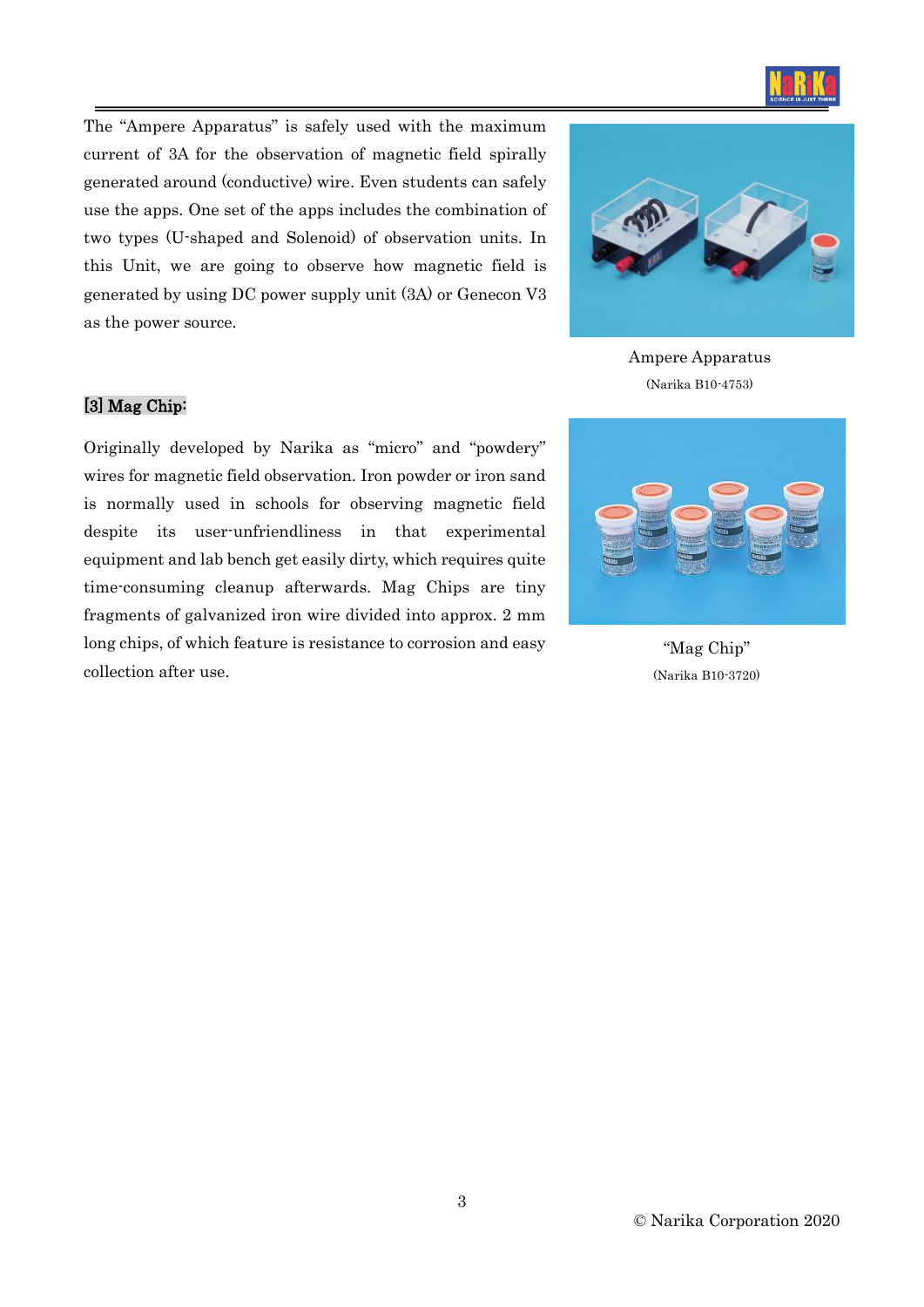# 4. Ampère's circuital law

## 1. Formation of Electric Field by Electric Current ~A. M. Ampere~

On 1st of September 1820 in French Academy of Science in Paris, Danish H. C. Oersted announced that electric current generates magnetic field. A. M. Ampere was deeply impressed by this announcement and immediately started his own research about electric current and magnetic field. Then, in the same year on 19th of September, he presented in French Academy of Science in Paris following theory related to the electric current and magnetic field.

[1.] Ampere discovered that magnetic field is spirally generated around the electric current flowing in the direction toward which "Right Screw" is tightened. In other words, magnetic field is generated around current flow. This is called Right-hand rule (or Right-hand grip rule) (see the figures below).



[http://en.wikipedia.org/wiki/File:](http://en.wikipedia.org/wiki/File) Ampere\_Andre\_1825.jpg

[2.] By using two conductive wires carrying electric current to

observe magnetic action between them, he examined repulsive magnetic action occurs when the wires carry the current toward opposite direction, while attractive magnetic action occurs when the wires carry the current toward same direction (see the figures below).

By this theory it became possible to successfully explain previously discovered electromagnetism phenomenon.



Right-hand rule expressed in numerical way looks like this:

$$
2\pi rH = I \qquad H = \frac{I}{2\pi r}
$$

I: Current, r: Distance between two current flows, H: Strength of the magnetic field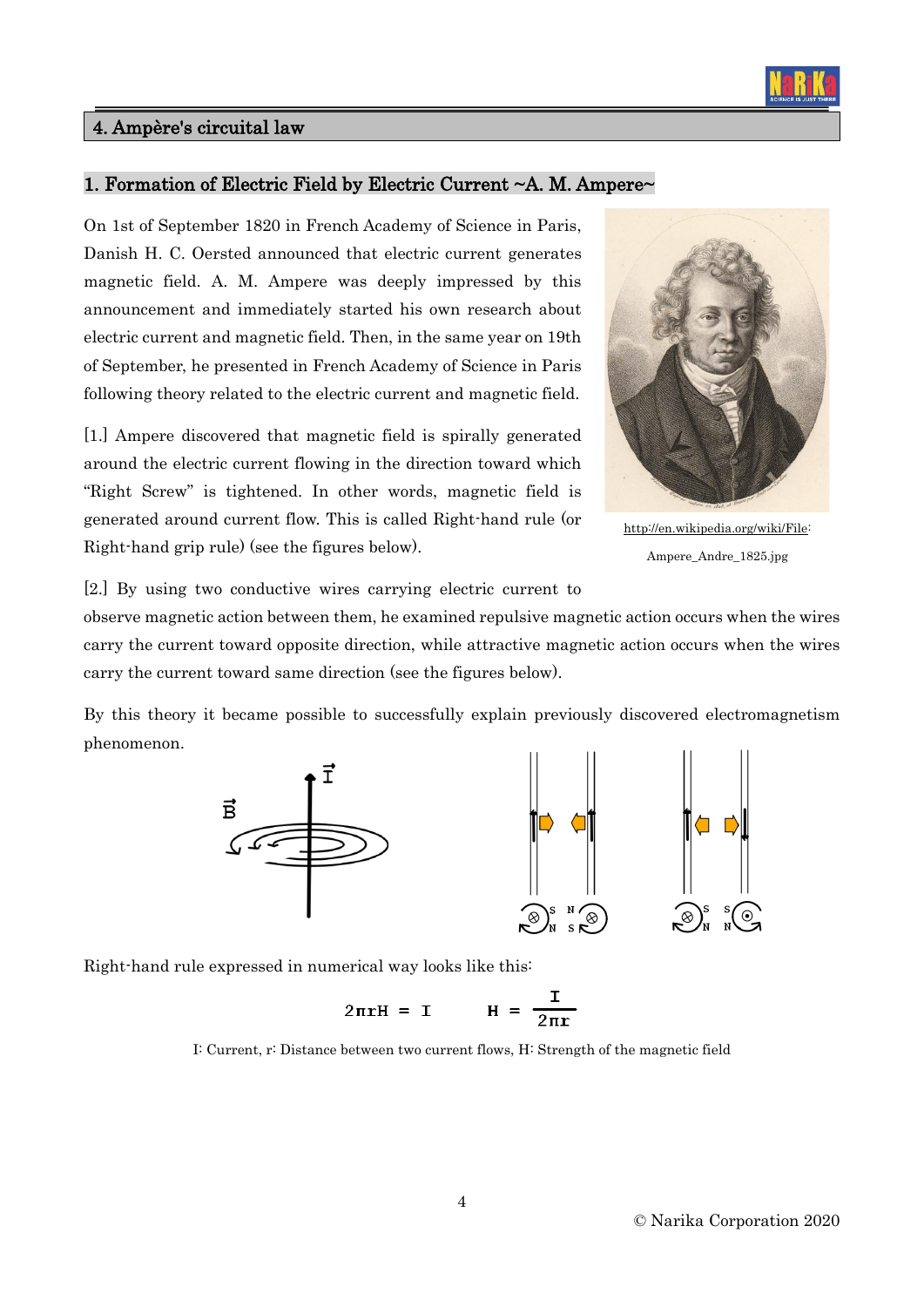

# 2. Experiment on Right-hand Rule

# 1. Purpose of this experiment:

In this Unit, we will confirm Ampere's right-hand rule. We will observe the magnetic field around the (single) wire carrying electric current and then around the solenoidal wire. After that, compare the observations.

# 2. What to prepare:

| *Genecon V3:                               | 1 pc            | (Narika B10-2634)    |
|--------------------------------------------|-----------------|----------------------|
| *Power supply unit (DC20V, 5A):            | 1 pc            | (School equipment)   |
| *Ampere Apparatus (Single wire):           | $1~\mathrm{pc}$ | (Narika B10-4753)    |
| *Ampere Apparatus (Solenoidal wire):       | 1 pc            | (Narika B10-4753)    |
| *Mag Chips (for observing magnetic field): | Small amount    | (Narika B10-3720)    |
| *Cable with clips (red and black):         | 1 pc            | (Narika B10-6503)    |
| *Small compass:                            | $10$ pcs        | (Narika B10-3589-02) |

## 3. Experiment 1: Experiment using GeneconV3

1) Make pairs.

2) Remove the plastic covers from terminals (red and black) on observation unit with single wire.

3) Connect the cable with clips (red and black) of Genecon V3 to the metal part of the terminals (red and black). See Fig.1.

4) Pour Mag Chips to the observation unit (front part) and spread them evenly on the bottom.





5) One person will start turning the handle of Genecon V3 as fast as possible.

6) The other person will start taping the side of the Apparatus (single wire) by his/her finger. See Fig.3.

7) Make sure whether you can see the electric field in the observation unit of Ampere Apparatus (single wire).

- 8) In the case that you cannot see electric field, repeat steps 5-7 again.
- 9) Do in the same way steps 1-8, this time with observation unit of

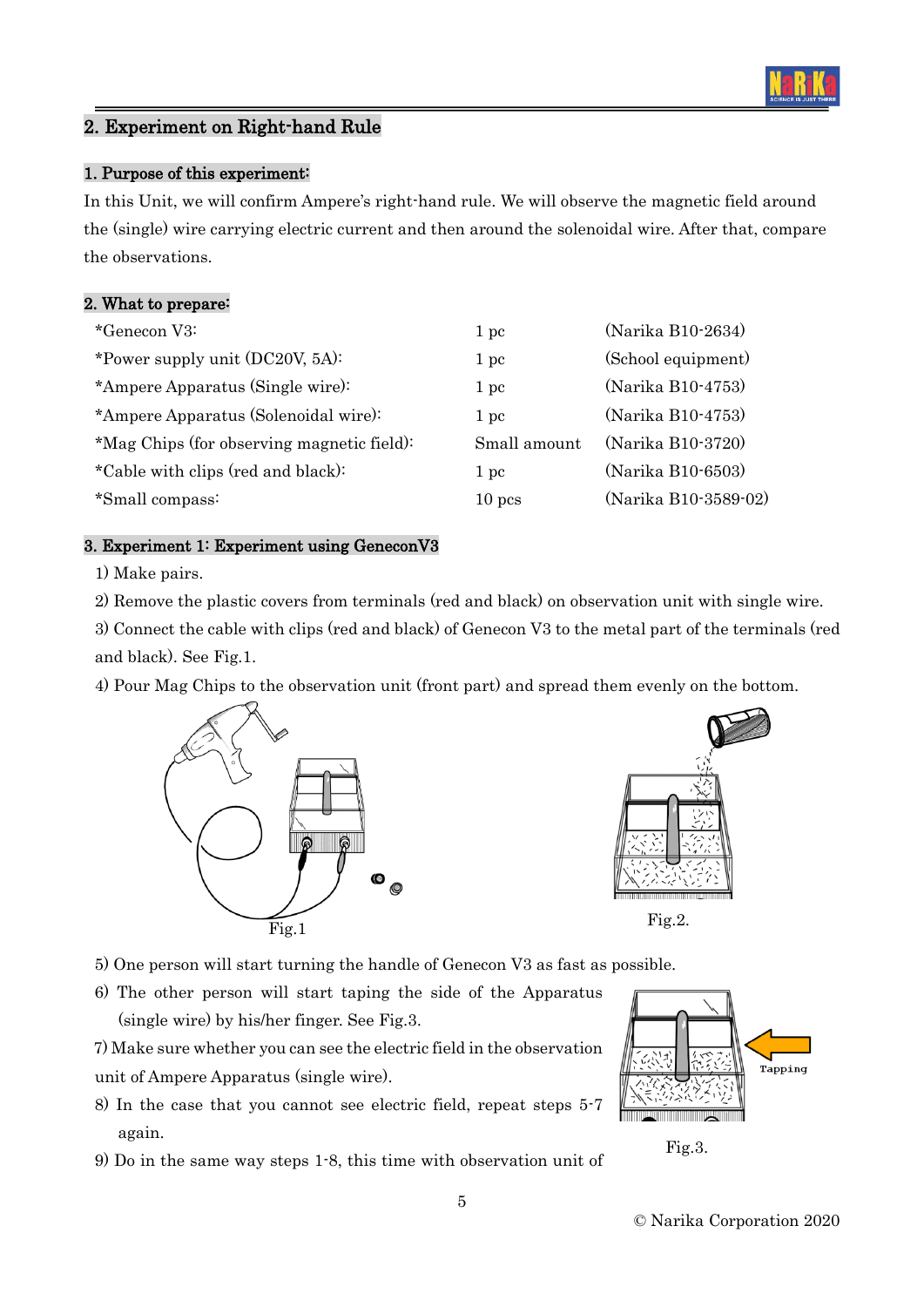

Ampere Apparatus (Solenoid).

10) Draw the shape (pattern) of the electric fields in the figures below.



# 4. Experiment 2: Experiment using Power Supply Unit

1) Connect red and black terminal of Power supply unit with Ampere Apparatus (single wire) by two cables.

2) Pour Mag Chips to Ampere Apparatus (single wire) observation box (front part) and spread them evenly on the bottom. See Fig.2. 3) Switch on the Power supply unit and set current value to 3 A.



# Attention: If Power supply unit is on for more than 1 minute, connecting cables will became hot. Therefore, be careful not to melt down the cable jacket.

4) One person will start taping the side of the Apparatus (single wire) by his/her finger. See Fig.3.

5) Make sure whether you can see in the observation unit of Ampere Apparatus (single wire) electric field.

6) After you could see the magnetic field, switch off the Power supply unit.

#### Caution: Touch the cable from power supply unit by your finger, if the cable is hot, please wait for a while before you proceed to next step.

7) Do in the same way steps 1-6, this time with Ampere Apparatus (Solenoid).